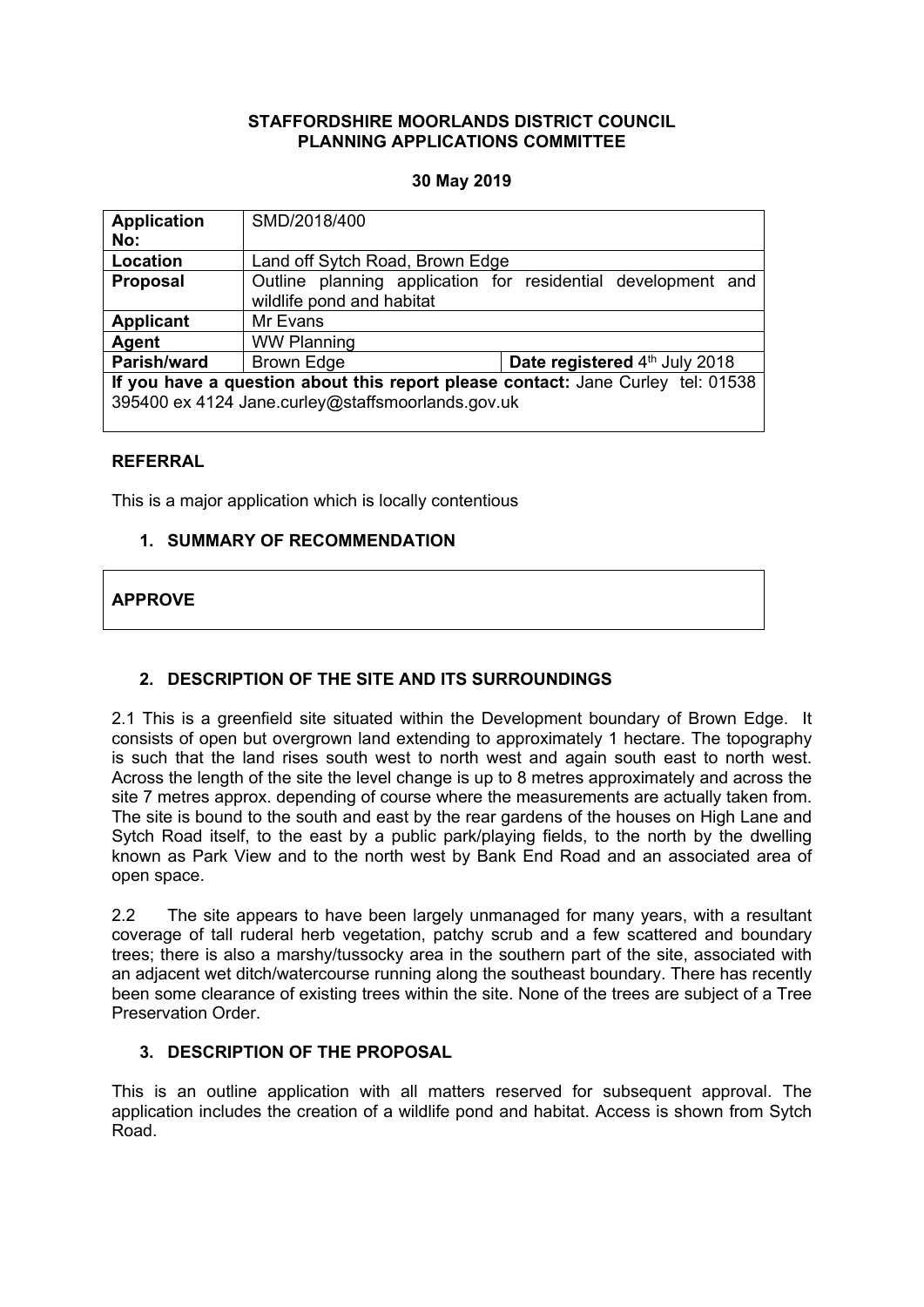This is a resubmission of a previous application which was refused in November 2017 (SMD/2016/0523).

The application is accompanied by a Flood Risk Assessment, Preliminary ecological appraisal including Reptile and Terrestrial amphibian surveys, Bat survey, Harvest mouse survey Tree report and an Ecological Protection and Enhancement Overview Report.

### **4. RELEVANT PLANNING HISTORY**

SMD/2016/0523 Outline application (all matters reserved) for development of 3 detached and 22 semi detached houses including the infrastructure . Refused.

## **5. PLANNING POLICIES RELEVANT TO THE DECISION**

5.1 The Development Plan comprises of:

- Saved Local Plan Proposals Map / Settlement Boundaries (adopted 1998).
- Core Strategy Development Plan Document (adopted March 2014)

### Staffordshire Moorlands Local Plan (1998)

5.2 Development boundaries within the 1998 Adopted Local Plan are still in force until such time as they are reviewed and adopted through the site allocations process. Following consultation last year a Preferred Options Site Allocation DPD is currently out for consultation.

### Adopted Staffordshire Moorlands Core Strategy DPD (26th March 2014)

5.3 The following Core Strategy policies are relevant to the application:-

- **SS1 Development Principles**
- **SS1a Presumption in Favour of Sustainable Development**
- **SD1 Sustainable Use of Resources**
- **SD3 Carbon-saving Measures in Development**<br>
SD4 Pollution and Flood Risk
- SD4 Pollution and Flood Risk
- **SS6C Rural area strategy**
- DC1 Design Considerations
- **DC2** Heritage
- **C1 Creating Sustainable Communities**
- **NE1 Biodiversity and Geological Resources**
- **T1 Development and Sustainable Transport**
- **T2 Other Sustainable Transport Measures**

## Local Plan process

5.4 The Council agreed to publish the Local Plan Submission Version for representations in February 2018. At this point, the Council agreed that the Local Plan was "sound". Formal representations were then invited from residents, businesses and other stakeholders to provide them with the opportunity to support or challenge the soundness or legal compliance of the Local Plan. This stage in the process followed three previous public consultations since 2015 which had informed the preparation of the Local Plan alongside a comprehensive evidence base.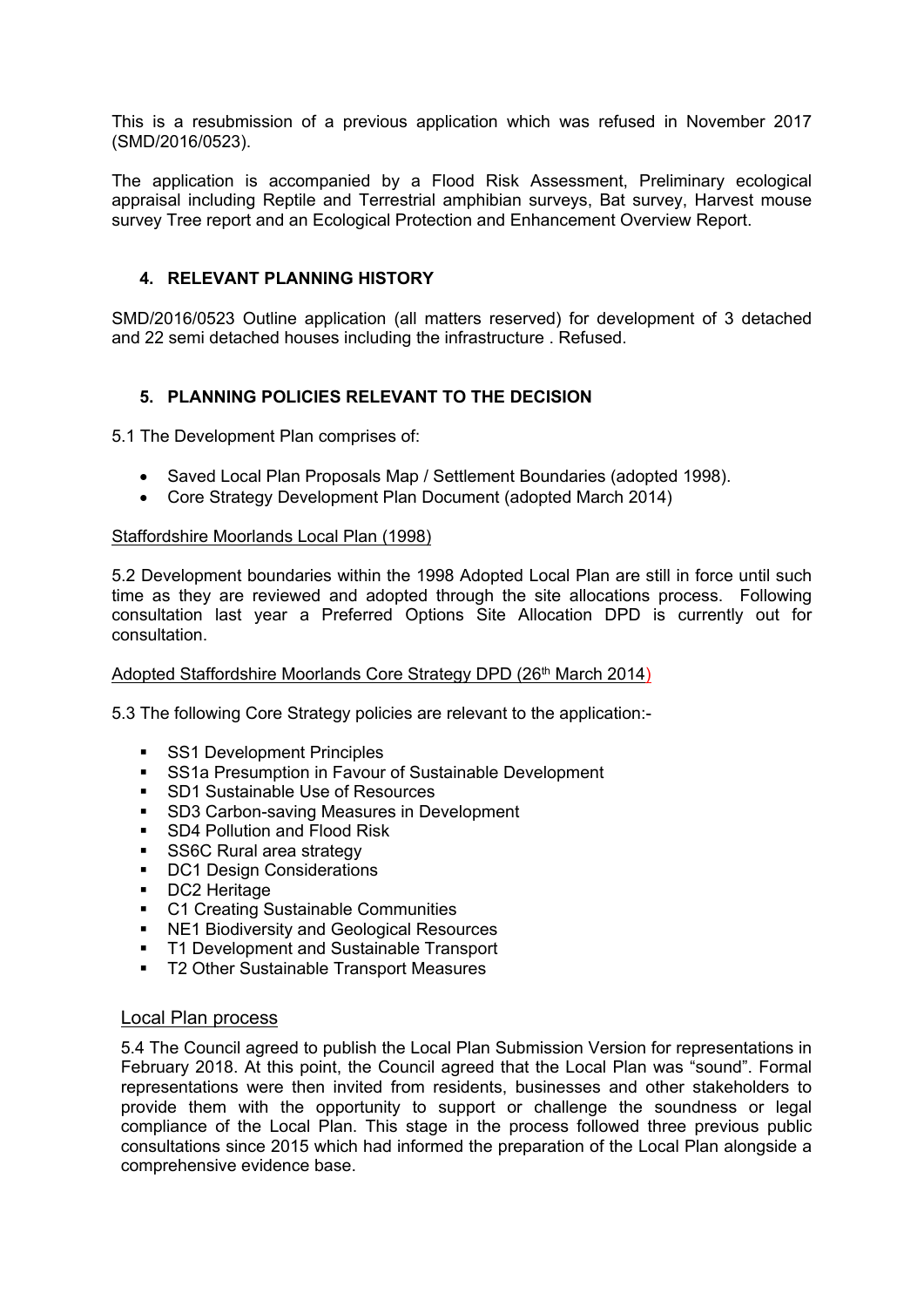5.5 In June 2018, the Council subsequently agreed to submit the Local Plan Submission Version to the Secretary of State for examination. An examination in public was held in November 201 in order to determine whether the Local Plan is sound and legally compliant. Subject to the findings of the appointed inspector, the Local Plan is expected to be adopted in 2019. At his point, it will supersede the adopted Core Strategy and become part of the statutory development plan for the District.

5.6 In this context, the Council's position on the weight to be given to the policies contained in the Local Plan Submission Version in terms of the three criteria set out in Paragraph 48 of the NPPF is as follows:

5.7 The stage of preparation – the Local Plan is now at an advanced stage of preparation as the Council has submitted the plan and the examination in public has now taken place

5.8 The extent to which there are unresolved objections to relevant policies – this varies depending on the policy in question. The Officer Comments section of this report identifies the level of outstanding objections to each policy and recommends the amount of weight to be given to them at this stage in the process

5.9 The degree of consistency of policies with the NPPF – given that the Council has submitted a Local Plan that it considers to be sound, all policies are deemed to be consistent with the NPPF.

## Emerging Policies

The following policies are considered to be relevant to this application:

Policy SS1 Development Principles

Policy 1a Presumption in favour of sustainable development

SS2 Settlement Hierarchy

SD4 Pollution and Water quality

SD5 Flood Risk

.

- H1 New Housing Development
- DC 1 Design Considerations
- DC 3 Landscape and Settlement Setting

NE1 Biodiversity and Geological Resources

T1 Development and Sustainable Transport

### National Planning Policy NPPF

National Planning Policy Guidance

## **6. CONSULTATIONS CARRIED OUT**

Press Notice expiry date: 15<sup>th</sup> August 2018 Site Notice expiry date: 27<sup>th</sup> August 2018

Local residents have been notified by letter and the following objections have been received:

- 1. The site is used by much wildlife throughout the year
- 2. The site is of natural beauty from which many people benefit
- 3. Its development for housing would be a tragic loss to Brown Edge
- 4. A wildlife pond will reduce the traditional aspects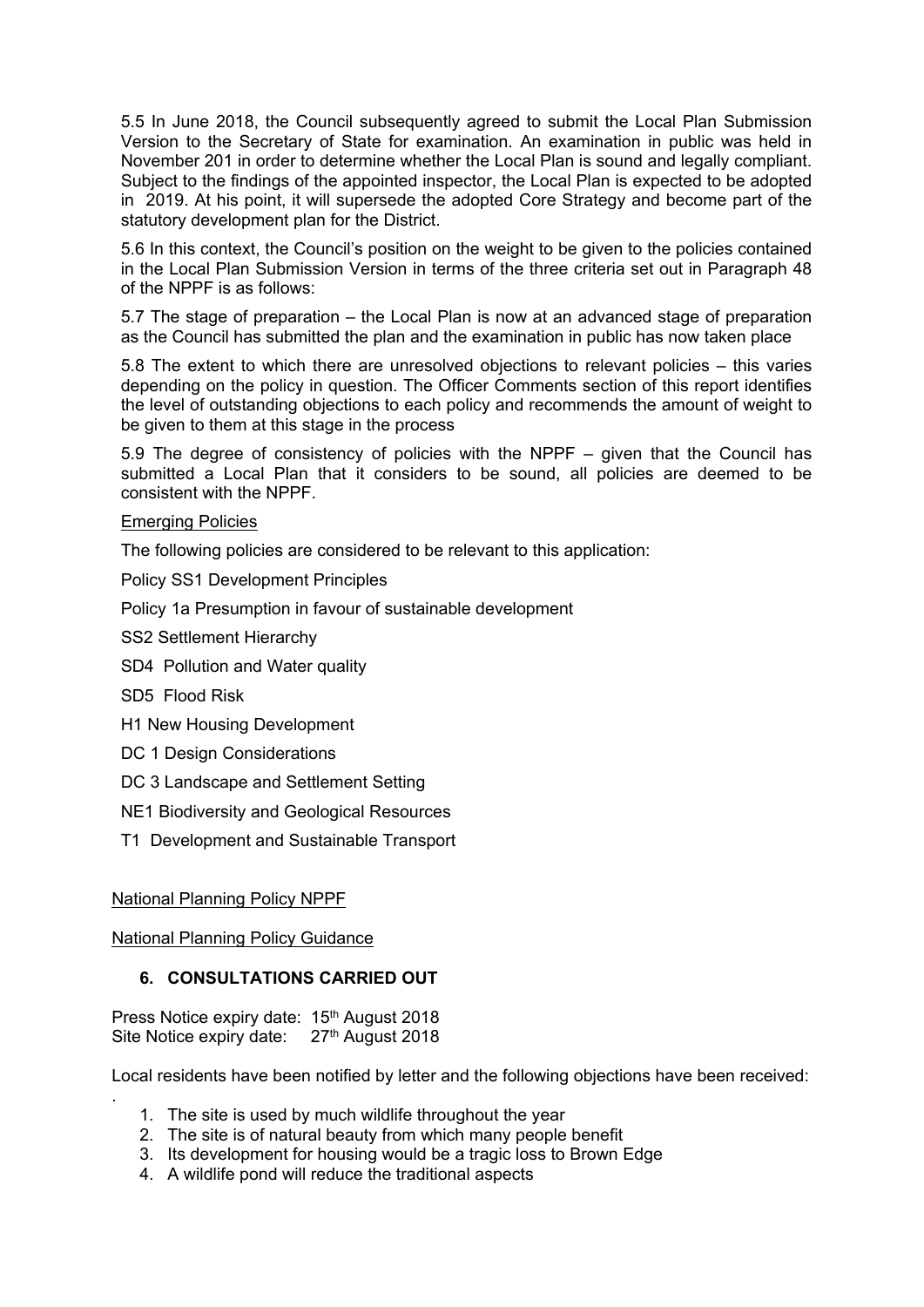- 5. Overlooking and loss of privacy
- 6. Noise and fume pollution during construction
- 7. Pond will create a health and safety issue
- 8. This land is unique
- 9. The village needs valuable open space such as this more than it needs housing
- 10. The majority of local residents do not want the area developed
- 11. The land provides a natural soakaway
- 12. The proposed access is dangerous its in a dip and almost oppsoute The Dingle and near a blind bend
- 13. Risk of flooding
- 14. Development of the site for houses would harm the character and appearance of the area
- 15. Loss of historic footpath
- 16. Should be preserved as Visual Open space
- 17. The local schools, doctors etc are already over stretched
- 18. This is very difficult terrain
- 19. Policy seeks to protect wildlife corridors such as this
- 20. Increase pollution once built from cars, heating, noise, dust

## **Parish Council**

Object most strongly on the following grounds:-

1. SMDC Landscape and Character assessment undertaken by Wardle Armstrong in 2008 identified this site as appropriate Visual Open Space, stating that this is an important space in the centre and largely open part of the village. It acts as a visual link between two different types of open space in the village and the residential development along Sytch Road. It recommends that this open space be extended to include common land adjoining. This is part of the emerging Local Plan. Furthermore it also states

a. Area BE01.

1. Character etc.

2. Also classified an "Open Space" which was contained in an agreement between this Council and SMDC to protect this site on the understanding that the Parish Council would purchase the land if it became available.

3. Have met with Staffordshire Wildlife Trust and it asked the Parish Council to object as the land being significant as it is

a. unimproved land, b. contains a floating bog, c. contains Tussock Grass, d. has an open water course, e. worthy of wildlife appraisal.

4. Source of water for Sytch Road trough is located in the field.

5. Any excavation of bedrock or the proposed drainage would lower the water table and dry up the source.

6. Consultations for the merging Brown Edge Neighbourhood Plan have shown that one aspect most valued is the unusual open nature of the village meaning that no house is more that 30 mtrs away from an open space and no house further than 50 mtrs away from fields.

7. The War Moors (name of the site) at one edge is bounded by the Sytch Road Brook which, as its name suggests, is a Saxon boundary. The site requires an archaeological assessment before any development takes place.

8. The field is a very important wildlife corridor bringing wildlife into the centre of the village. Deer have been reportedly sighted crossing Sytch Road into the field from the Dingle.

9. The location of the proposed pond would create a potential danger to school children who pass in the vicinity of the site.

10. The proposed pond and proposed drainage would destroy the floating bog.

11. The proposed access from Sytch Road would create a dangerous situation being near to a blind bend and an adjacent junction, The Dingle.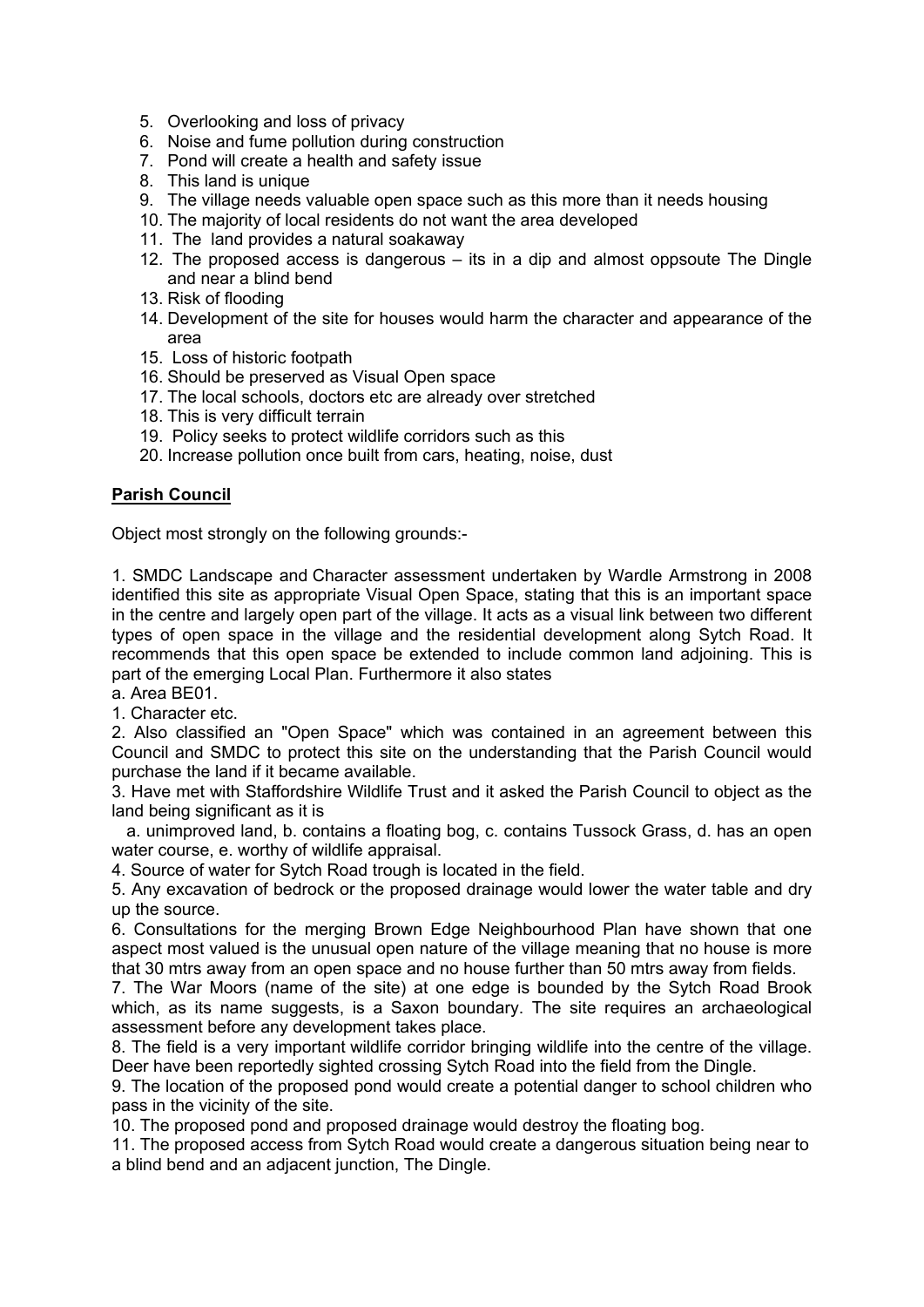# **Environmental Health Officer**

No objection subject to conditions

### **Project Officer – open spaces**

Advises that due to the size of the proposed development and the fact that it is adjacent to the existing playing field and play area on High Lane, requests that off-site contributions are made for both play and playing fields. District Council do not own any land in Brown Edge, but Brown Edge Parish Council own and manage High Lane Playing Field and without wishing to prejudice the impartiality of the Parish Council, we feel that off –site contributions for play and playing fields should be requested and targeted towards providing facilities for young people at this site. The proposed new development is well within the recommended 15 minute walk time. If young people's facilities could be enhanced and developed at this existing open space through off site contributions, this would directly benefit any new residents.

The current formula used for calculating contributions is as follows:- Play - £502.65 per bedroom Playing pitches - £627.21 per bedroom

# **Ecology Officer**

Initially objected to the application. Following receipt of further surveys and additional information moved to a position of 'No Objection' subject to conditions. Advises that he is now satisfied that the protection of the fen habitat can be achieved with the imposition of appropriate conditions

### **Trees and Woodland Officer**

Previously advised no objection subject to conditions

## **Local Highway Authority**

No objection subject to conditions

## **Local Lead Flood Authority**

Initially objected on the grounds that the submitted documents did not provide a suitable basis for assessment to be made of the flood issues arising from the proposal. After the receipt of further information from the applicant moved to a position of 'No objection' subject to conditions to secure flood prevention measures set out in the Flood Risk Assessment/Drainage Strategy

### **Regeneration Officer**

Residential development will impact on the local economy in terms of jobs and purchasing of supplies and services. In order to assess the economic impact of this development, we have relied upon the data supplied by the applicant and used the Council's approved multipliers to prepare these comments.

The proposal for development of 24 new homes at land off Sytch Road will provide the following outputs:

 The new householders occupying each new house will spend some of their income locally through shopping and use of local services. National research has identified that 34% of all household expenditure is spent at district level or below. For this development of 24 units this is calculated at £225,312 per year.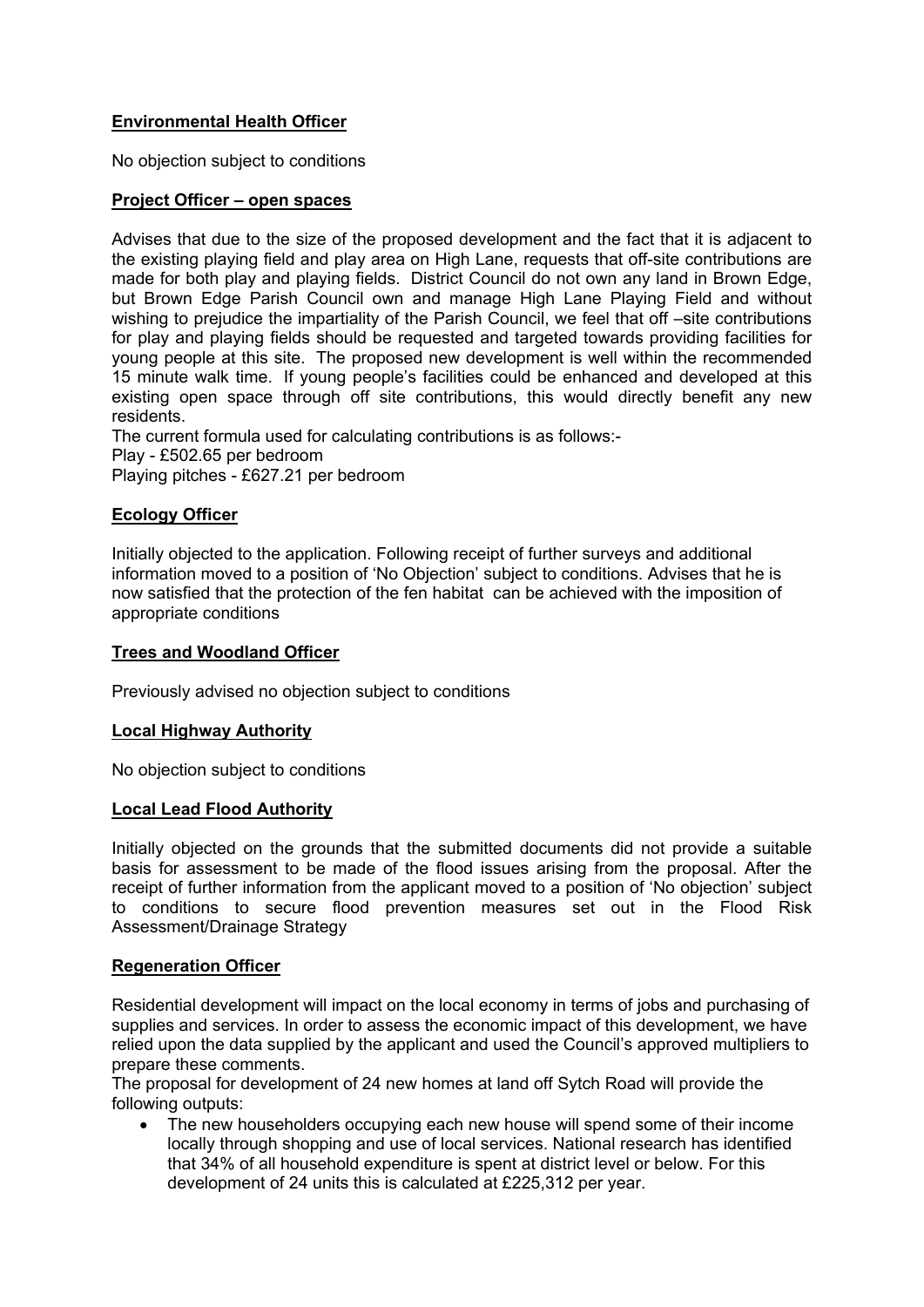- Each new house will generate direct jobs within the construction industry or associated supply chain, of which 25% are likely to be locally based. Indirect Jobs are also generated by local spend in shops and services. This is calculated at an additional local job for every seven new homes. Using these multipliers the development will generate 26 direct jobs and 3.5 indirect jobs.
- The development will also generate approximately £4,409.28 council tax for the area per annum.

# **Education Authority SCC**

This development falls within the catchments of St. Anne's CE (VC) Primary School, Brown Edge and Endon High School. The development is scheduled to provide 24 dwellings. A development of this size could add 5 Primary School aged pupils and 3 High School aged pupils. All schools are projected to have sufficient space to accommodate the likely demand from pupils generated by the development.

### **Severn Trent Water**

No objection subject to condition to secure drainage plans for foul and surface water

## **Staffordshire Wildlife Trust**

Object to the potential impacts to biodiversity and support the comments of the Councils Ecology Officer

## **7. OFFICER COMMENT AND PLANNING BALANCE**

### Principle of Development

7.1 As with all applications, the LPA is required to determine this application in accordance with the Development plan, unless there are material circumstances which indicate otherwise and in determining these applications, it shall have regard to the provisions of the Development Plan, in so far as material to the application and to any other material considerations.

7.2 Core Strategy Policy SS1a establishes a 'Presumption in Favour of Sustainable Development' in line with the National Planning Policy (herein referred to as the NPPF) where: (1) planning applications that accord with policies within the Core Strategy will be approved without delay and (2) where there are no relevant policies or they are out of date, the Council will grant planning permission unless material considerations indicate otherwise considering:-

- I. Any adverse impacts of granting permission would significantly and demonstrably outweigh the benefits, when assessed against the policies in the NPPF taken as a whole, or,
- II. Specific policies in within the NPPF indicate that development should be restricted

7.3 This site lies within the Development boundary of Brown Edge. It is a greenfield site. In the saved Proposals map the site is part of a larger area of land designated as Visual Open Space. However Visual Open Space is not recognised as a form of protected open space in the NPPF. In that respect the part of Policy DC3 which refers to VOS is not in conformity with the NPPF and attracts minimal weight. For this reason the Council has not carried forward any of the VOS designations into the emerging plan.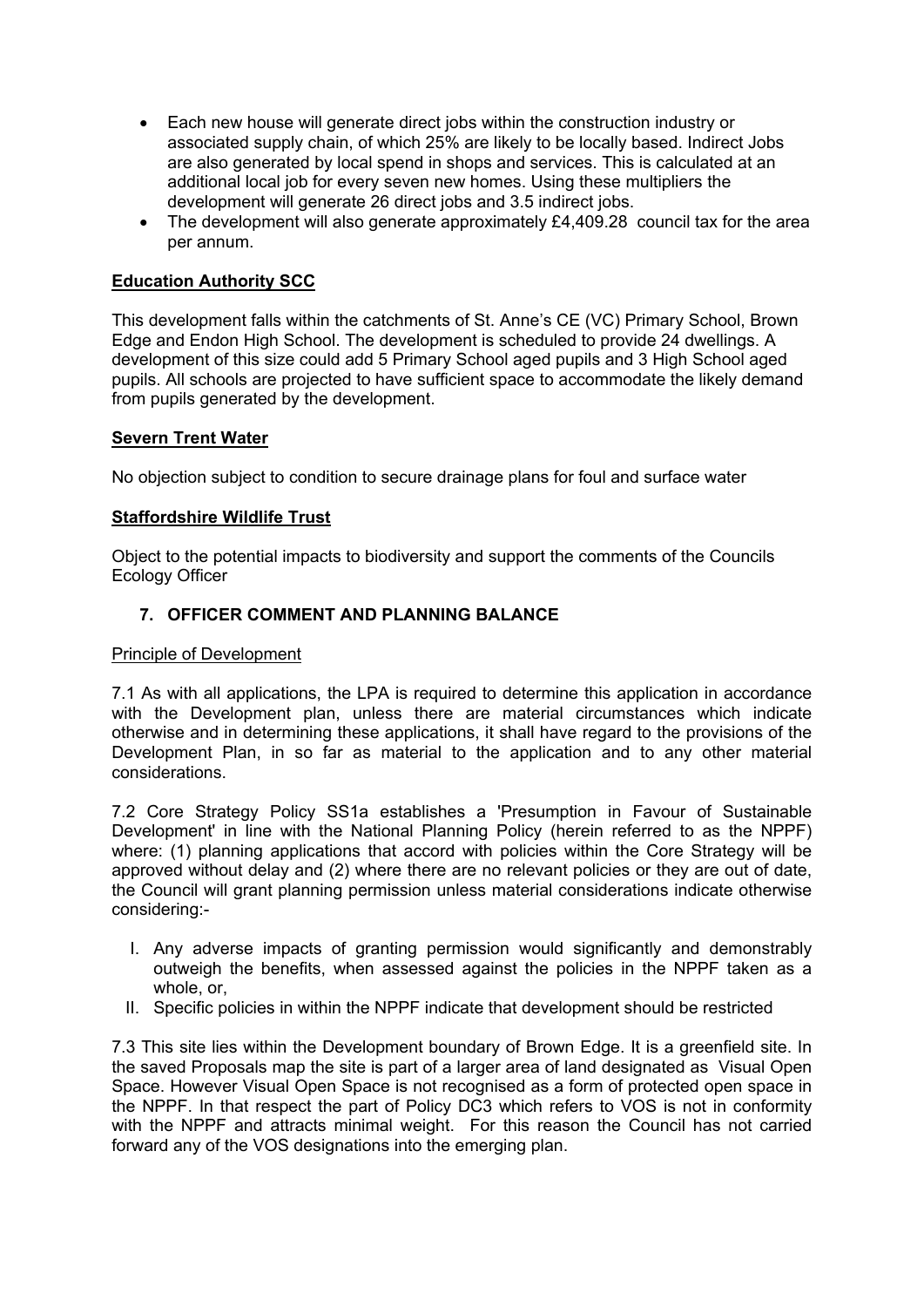7.4. The NPPF does however support the designation of Local Green Space through Local and Neighbourhood Plans to allow communities to identify and protect green areas of particular importance to them (para 99). The criteria for LGS designation are specifically set out at para 100 of the Framework. The Council commissioned a Local Green Space and Heritage Impact Study, part of the remit of which was to assess areas previously protected as VOS in the Core Strategy against LGS criteria to see whether such sites should be carried forward as LGS designations in the emerging plan. The application site was considered as part of this process but was discounted. It did not meet the strict criteria for LGS designation.

7.5 Brown Edge is identified as a Larger village in the Core Strategy. Policy SS6A says that such settlements shall retain and enhance their role as rural service centres, providing for the bulk of the local housing needs of the rural areas. The Policy says that it will meet local housing need by allocating a range of deliverable housing sites primarily within the built up area in locations across the village with good accessibility to services and facilities. This site is within the built up area, albeit open at present with good access to services and facilities.

7.6 In addition to the above assessment, there are other material considerations in the form of the NPPF. The Council's current housing supply is 1.99 years. The NPPF says at paragraph 11, footnote 7 that where a five year supply of deliverable housing sites can not be demonstrated, then policies which are most relevant for determining the application are out of date and in these circumstances planning permission must be granted unless the any adverse effects of doing so would significantly and demonstrably outweigh the benefits when assessed against the policies in the Framework taken as a whole. The so-called "tilted balance." This matter is returned to in the planning balance below but for the reasons outlined above, it is concluded that the principle of housing development is now acceptable. There is no conflict with SS6A. Any conflict with that part of DC3 relating to VOS can only be given very limited weight for the reasons expressed above.

### Access

7.7 Although approval of access is not sought at this stage the indicative plan submitted with the application shows a potential access from Sytch Road. The Highway Authority is satisfied that, subject to detail, it would be technically possible to provide an access at this point. Although the LHA has recommended a number of conditions, these are not relevant to this outline submission and have not therefore been included below.

7.8 The site is in a sustainable location near to services and facilities. It is close to bus routes and there is the opportunity at reserved matters to ensure good pedestrian connectivity within the site and linking externally to facilitate walking and indeed cycling as a mode of travel.

7.9 Subject to these matters there is compliance with Polices DC 1 and T 1 and the NPPF.

## Affordable housing

7.10 Policy H2 requires that 33% of the total number of dwellings shall be affordable, to be secured as usual through a Section 106 Agreement. The applicant has confirmed that he is willing to accept this and has suggested a tenure spilt of 70% rent to 30% shared ownership. With this secured there is compliance with Policy H2 and the NPPF.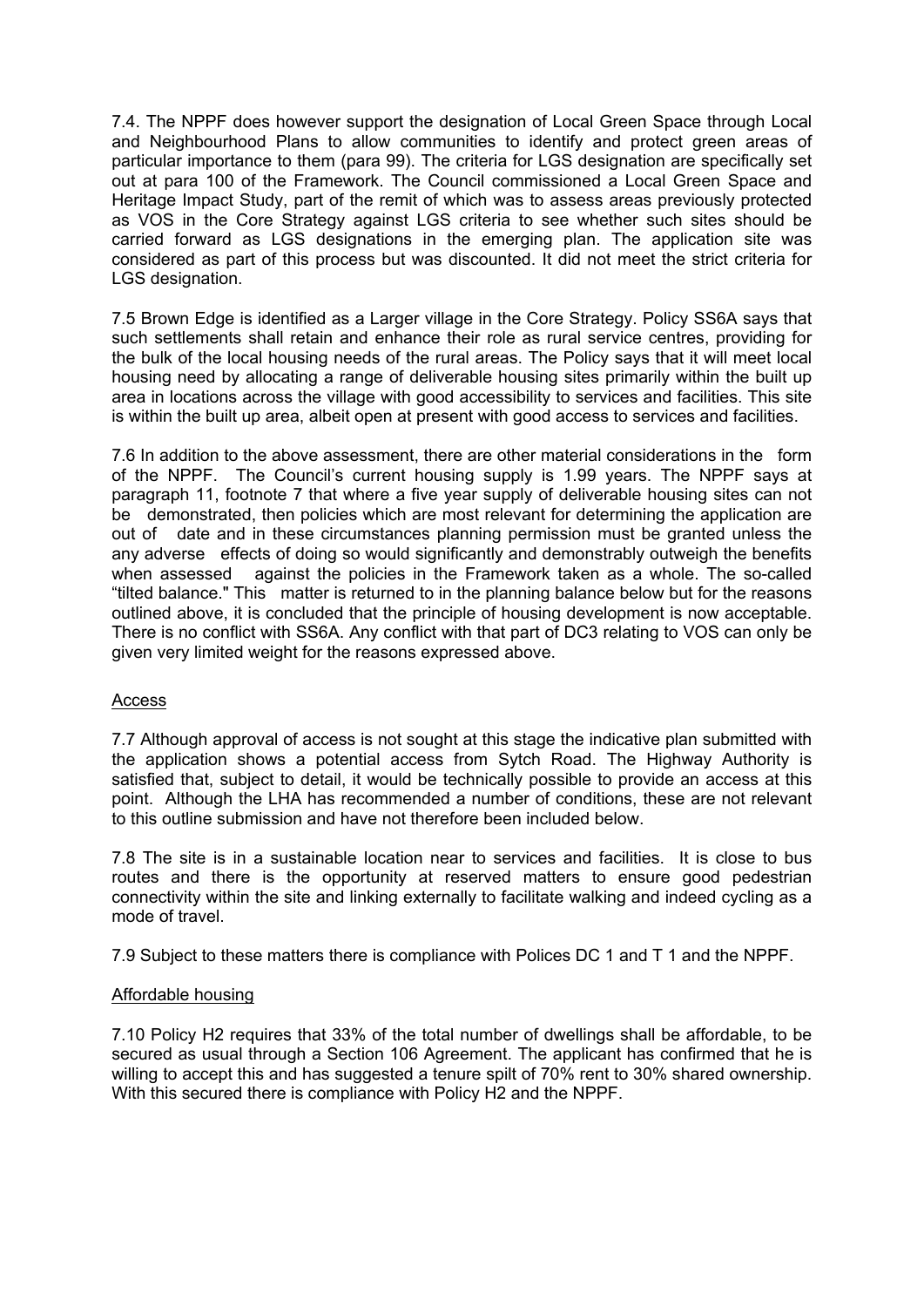### **Biodiversity**

7.11 The application was accompanied by a Preliminary Ecological Appraisal (PEA) (21<sup>st</sup> May 2018), a Bat survey (2018), a Reptile and Amphibian Terrestrial survey (2018) and an Ecological Protection and Enhancement Overview Report. During the processing of the application and in response to concerns/requests from the Ecology Officer further information was provided as follows; Harvest Mouse survey (2018), updated Ecological Protection and Enhancement Overview Report (2018), SBI Criteria Assessment Report, Hydrology report. The PEA describes the site as consisting of various habitats, tall ruderal (90% of the site) marshy grassland, (10% of the site) together with scattered trees and a ditch.

7.12 There have been considerable discussions/negotiations between the applicant, Case Officer and Ecology Officer during the processing of the application. These have related in part to lack of survey data (which has subsequently been provided) but more particularly concern about the impact of development on the fen vegetation/ marshy grassland to the south of the site. This is the main ecological interest in the site. It is a habitat of principal importance under the NERC Act 2006 and an irreplaceable habitat under the NPPF. The Ecology Officer advised that it may be of such quality to qualify as a Local Wildlife Site (LWS) and that a more detailed assessment (mapping and survey) against LWS designation was needed of this area and its hydrology to establish its quality and value before any decision was made on the application.

7.13 The applicant subsequently commissioned a Site of Biological Importance Criteria Assessment Report. This detailed survey and appraisal of the fenland/marshy grassland concluded that the site is too small to merit designation as an SBI or as a Biological Alert Site (BAS). The Ecology Officer was satisfied with the appraisal and agreed with its conclusion. He advised that the Report does confirm that the site has biodiversity value by virtue of the fen community present. The more detailed information in the Report provides greater clarity of the size, scale and relative importance of the fen community. On this basis the Ecology Officer advises that a planning condition would be appropriate and proportionate to ensure protection and enhancement of this biodiversity interest. An Ecological Design Strategy is therefore recommended to agree methods to avoid, mitigate, compensate and enhance habitats on the site and key species known to use the site.

7.14 In respect of protected species the Ecology Officer advises that the survey for Harvest mice found no evidence of harvest mice. It indicated that the site was of negligible value for the species and provided no recommendations.

7.15 In the case of Reptiles and Amphibians, the survey revealed that the application site is not currently in use by either reptiles or great crested newts. However the site was found to support a small population of common frogs and common toads. As the numbers were minimal the site is not considered to be critical to their survival within the local landscape. Having said this mitigation and enhancement measures are recommended to avoid impact and provide a net gain in biodiversity. These are set out in the updated Ecological Protection and Enhancement Overview Report and need to be secured through a suitable condition. The creation of the pond will, for example provide frog and toad breeding opportunities.

7.16 In respect of breeding birds, a condition to control vegetation clearance to avoid the bird breeding season is recommended.

7.17 In respect of Bats, the results from three activity surveys revealed that the site is currently in use by a small number of common pipistrelle bats. No features on the site were found suitable to support roosting bats but the site does have good foraging and commuting value. No significant impact is thus anticipated on the local bat population although there are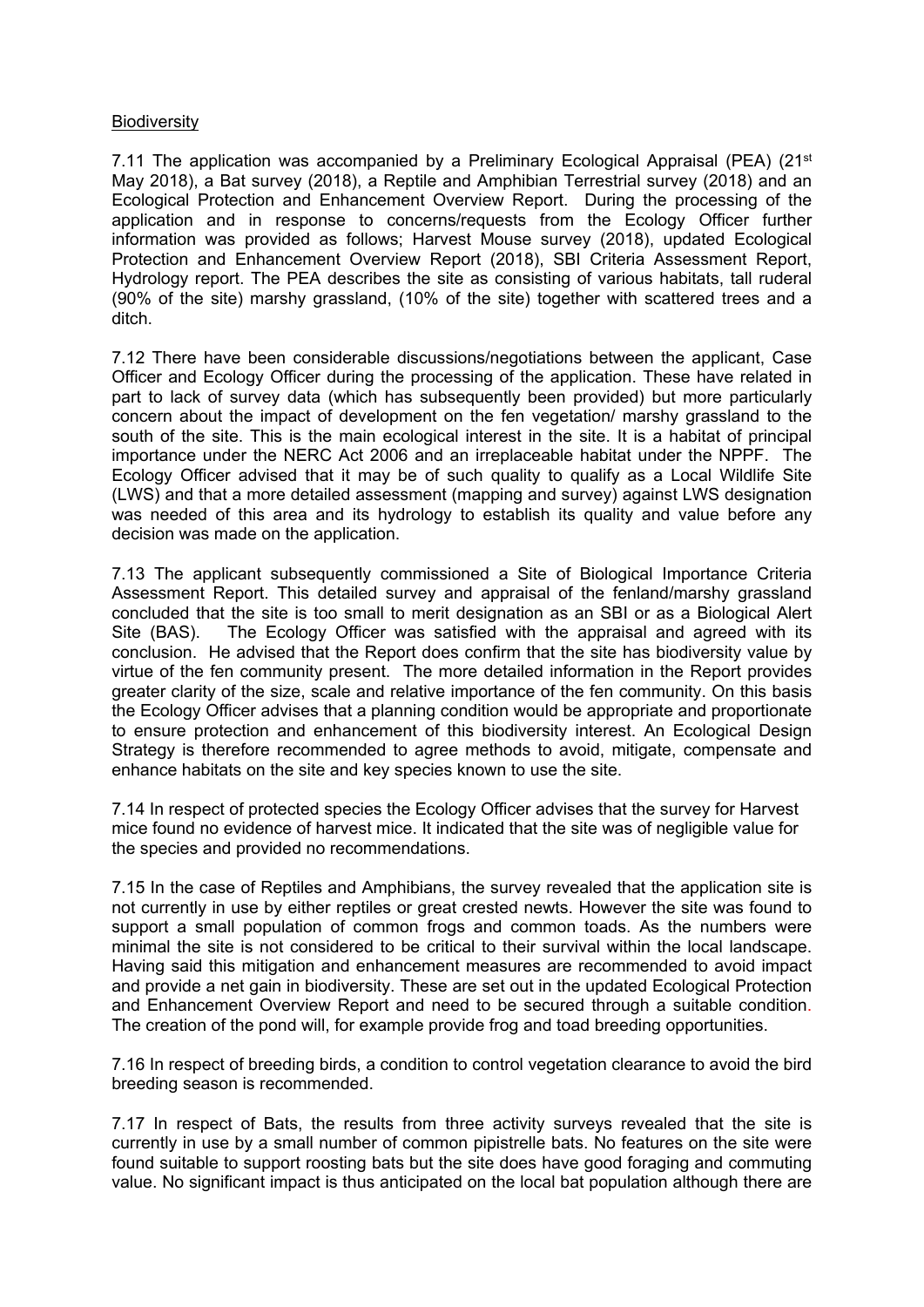opportunities to enhance the site for bats. Again the updated Ecological Protection and Enhancement Overview Report sets out mitigation and enhancement measures for bats and these need to be secured through a suitable condition.

7.18 The updated Ecological Protection and Enhancement Overview Report proposes various mitigation and compensation measures, for example, fencing off the marshland during construction, creation of as pond, incorporation of bird and bat nesting features into the fabric of new buildings, landscaping scheme to incorporate suitable plants to benefit wildlife, clearance of vegetation by hand to avoid impact on amphibians, relocation of any recorded amphibians to the marshland habitat, creation of a hibernacula (hibernation facilities). These measures would be picked up in the Ecological Design Strategy

7.19 Many of the letters of representation refer to concerns about loss of wildlife using the site and the loss of habitats. As advised above, matters of biodiversity have been subject to extensive discussions and negotiations between the applicant and the Ecology Officer. Officers are now satisfied that the evidential information submitted with the application together with the mitigation and compensation measures proposed will ensure biodiversity interests can be protected and enhanced. With conditions as suggested above, compliance with Policy NE1 and the NPPF is achieved.

## Drainage

7.20 The site lies within Flood Zone 1 which is land least at risk of flooding albeit that the site is currently a greenfield site and there is an existing watercourse running along the south eastern boundary of the site. A Flood Risk Assessment/Drainage Strategy was provided with the application.

7.21 The Local Lead Flood Authority (LLFA) initially objected to the application on grounds that the submitted documents did not provide a suitable basis for an assessment to be made of the flood risks arising from the proposed development.

7.22 Further information was provided by the applicant which has clarified the proposed drainage strategy. It is confirmed that it will involve cleaning out and re establishing the watercourse as a clearly defined route together with a surface water attenuation pond with restricted outflow to 5 l/s to mimic greenfield run off. The LLFA accepts the further information and has moved to a position of 'No objection' subject to securing the flood prevention measures set out in the application documents by way of condition. With this in place there is compliance with Policy SD 4 and the NPPF.

### Preliminary Site Layout

7.23 The applicant has not sought permission for a specific number of dwellings or an upper limit. The application is simply a red line round the site. If approved, the principle of some form of housing would be given. The actual number, siting etc. of units would be determined at reserved matters. This application has not committed the Council to a specific number of dwellings.

7.24 An indicative Preliminary Site Layout is provided with the application which shows possible access off Stych Road, areas retained as open space, area retained as wildlife and indicative house positions. As a general concept it is considered to be a good starting point. As noted above there are some appreciable level changes across the site. The applicant has provided some indicative longitudinal and cross sections to demonstrate likely treatment of these levels. Officers are satisfied that with careful treatment of levels and positioning of roads and dwellings it should be possible to develop the site in a sensitive manner. Level changes within sites is a characteristic feature of the immediate area – note the adjacent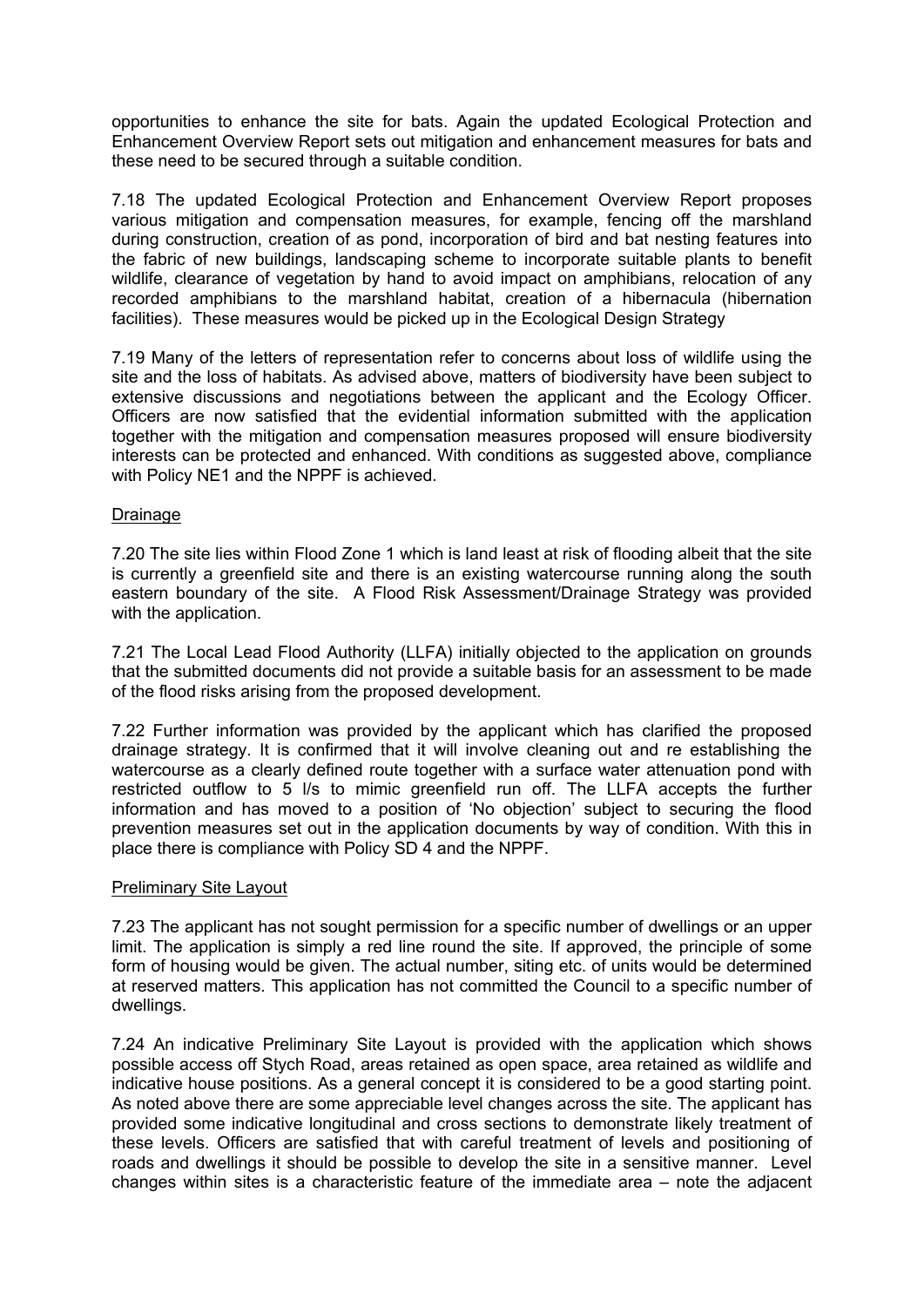properties on High Lane and nearby at The Dingle for example. Conditions to broadly work with the Preliminary site plan and to control mix and size of unit in accordance with national and local policy are recommended at this stage.

### Developer Contributions

7.25 Policy C1 and the adopted SPG Developer Contributions require that the impact of development on existing infrastructure particularly local open space provision and local school capacity should be mitigated where necessary.

7.26 Open space - Off site contributions are requested towards play and playing fields. Although the Council do not own any land in Brown Edge, it is known that the Parish Council own and manage High Lane Playing Field. This site is close to the application site and improvements to facilities here would be beneficial. The applicant accepts in principle a contribution towards public open space. This needs to be secured in a 106 Agreement.

7.27 Education - the County Schools Organisation team advise that both St Anne's CE (VC) Primary School, Brown Edge and Endon High School are both projected to have sufficient space to accommodate the likely demand from pupils generated by this development and because of this do not require a contribution in this case.

7.28 With a Section 106 Agreement in place to secure the Public open space contribution there is compliance with Policy C1

### Other issues

7.29 The Environmental Health Officer recommends a Risk Assessment be required by condition to asses the nature and extent of any contamination on the site due to some limited evidence of historical contamination (landfill and bus depot). He advises that the presence of surface coal measure should not be discounted either although the site is within a Low risk area in terms of coal mining. Conditions are also recommended to control hours of work during construction and seek a Construction Method Statement due to proximity to existing residential homes and to protect amenity as far as is possible. With these in place no adverse amenity impacts from contamination or noise are anticipated and there is compliance with Policy SD 4 and the NPPF.

## . **8. PLANNING BALANCE & CONCLUSION**

8.1 Planning applications must be determined in accordance with the Development Plan unless material considerations indicate otherwise.

8.2 As set out above there is some conflict with that part of Policy DC3 relating to Visual Open space but only limited weight can be attached to this because it is not in conformity with the NPPF.

8.3 The NPPF is a material consideration of weight in the determination of this application. It sets out a presumption in favour of sustainable development. For decision taking it says at paragraph 11 that where those polices which are the most important for determining the application are out of date, the tilted balance applies i.e that permission must be granted unless the adverse impacts of doing so would significantly and demonstrably outweigh the benefits when assessed against the policies in the Framework taken as a whole. Footnote 7 confirms that 'out of date' includes applications for the provision of housing where the LPA cannot demonstrate a 5 year supply of deliverable housing sites. That is the case here with the District having a less than 2 year supply. The tilted balance applies.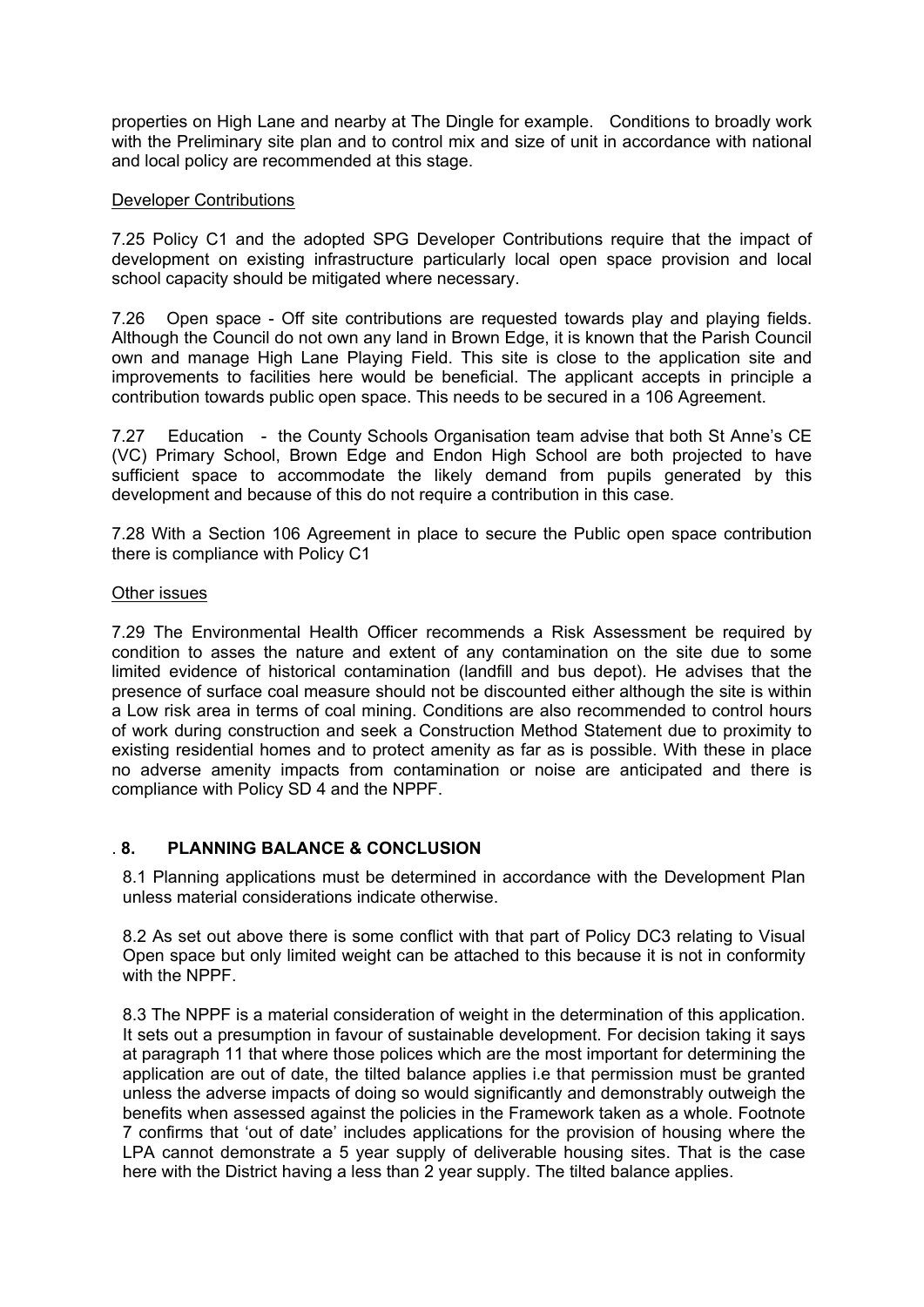8.4 The proposal would deliver economic benefits through the construction of the dwellings and once completed through extra spending power in the local economy and increased Council tax receipts. The Regeneration Officer has quantified some of the economic benefits above. Moderate weight is attached to this. The provision of housing in circumstances of a chronic housing under supply attracts very significant weight as does the offer of affordable housing. These are weighty social benefits to the scheme. The site is in a sustainable location and is served by a bus route. Walking and cycling both offer realistic alternative modes of travel. As noted above there is some conflict with Policy DC3 however only limited weight can be ascribed to this as detailed in the Officer comment section below.

8.4 Weighing all matters into the balance and applying the paragraph 11 test, the judgement reached is that the very limited harm identifed is not significant and demonstrable; it is clearly outweighed in this case by the provision of housing including affordable housing in circumstances of a chronic housing undersupply in the District. The proposal will deliver sustainable development and a recommendation of approval is therefore made.

## **8. RECOMMENDATION**

**A. That planning permission be granted subject to the prior completion of a Section 106 Agreement to secure:**

#### **a) 33% of the total number of dwellings as affordable units b) Financial contributions towards public open space**

**And subject to the following conditions:-**

**1. The development hereby permitted shall be begun either before the expiration of three years from the date of this permission or before the expiration of two years from the date of approval of the last of the reserved matters.**

 **Reason:- To comply with Section 51 of the Planning and Compulsory Purchase Act 2004.**

**2. Application for approval of the reserved matters shall be made to the Local Planning Authority before the expiration of three years from the date of this permission and thereafter the development shall only be carried out in accordance with the details as approved.**

**Reason:- To comply with Section 51 of the Planning and Compulsory Purchase Act 2004.**

**3. Details of the access, appearance, landscaping, layout, and scale, (hereinafter called "the reserved matters") shall be submitted to and approved in writing by the Local Planning Authority before any development is commenced and thereafter the development shall only be carried out in accordance with the details as approved.**

**Reason:- To comply with Section 51 of the Planning and Compulsory Purchase Act 2004 and Articles 4 and 5 of The Town and Country Planning (Development Management Procedure) (England) Order 2015.**

**4. The development hereby approved shall be carried out in accordance with the following submitted plans:- Drawing 5647:001 Location Plan**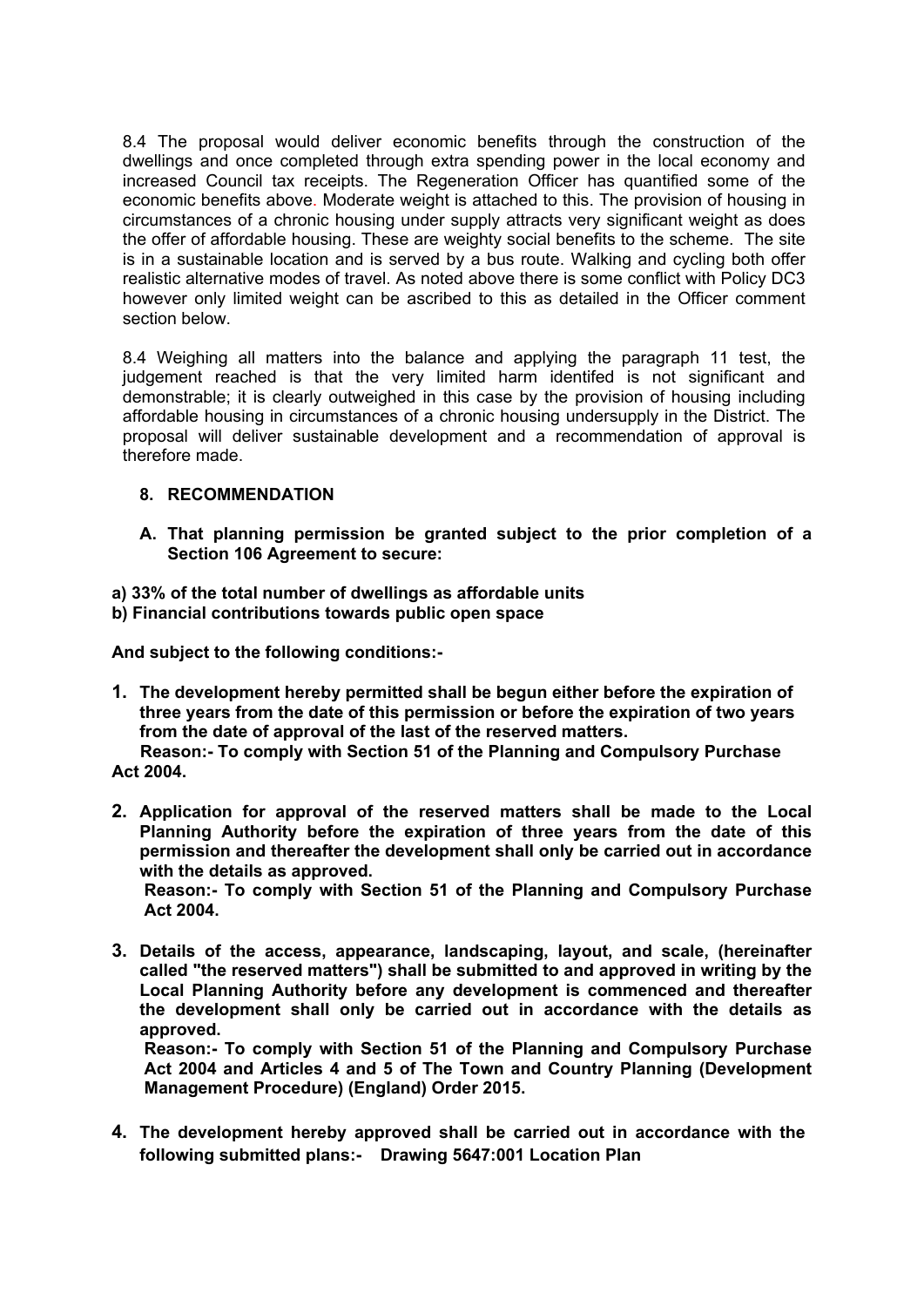**Reason:- To define the permission and in the interests of proper planning.**

**5. The reserved matters application (s) shall be broadly based on the Preliminary Site Allocation drawing 5647-002E albiet that the road and turning head should avoid extending into the far north west corner of the site.**

**Reason:- In the interests of the character and appearance of the area**

### **Mix and size**

**6. The reserved matters application(s) shall be based on the Nationally Described Space Standards** 

**Reason: - To ensure dwellings of adequate size in line with national policy**

**7. The mix of units at reserved matters shall reflect the Council's Strategic Housing Market Assessment**

**Reason: - To ensure an appropriate mix of units**

**Noise**

- **8. Unless prior permission has been obtained in writing from the Local Planning Authority, all noisy activities shall be restricted to the following times of operations.**
	- **08:00 - 18:00 hours (Monday to Friday);**
	- **08:00 - 13:00 hours (Saturday)**
	- **No working is permitted on Sundays or Bank Holidays.**

**In this instance a noisy activity is defined as any activity (for instance, but not restricted to, building construction/demolition operations, refurbishing and landscaping) which generates noise that is audible at the site boundary.** 

**Reason: To avoid the risk of disturbance to neighbouring dwellings from noise during unsocial hours.**

**9. Development shall not commence until a site specific scheme for protecting the proposed residential units from noise, has been submitted to, and approved in writing by the Local Planning Authority.**

**The submitted scheme shall have due regard for the British Standard BS8233:2014 Guidance on Sound Insulation for Buildings and be designed to achieve noise levels of less than 30 dB LAeq in bedrooms, less than 40 dBLAeq in living areas and 50dB LAeq in outside living areas..**

**Reason: To protect occupiers from noise and safeguard their residential amenities.**

### **Amenity**

**10.The development hereby approved, including site clearance shall not take place until a Construction and Environmental Method Statement has been submitted to and approved in writing by the Local Planning Authority. The Construction Method statement should include the following details:-**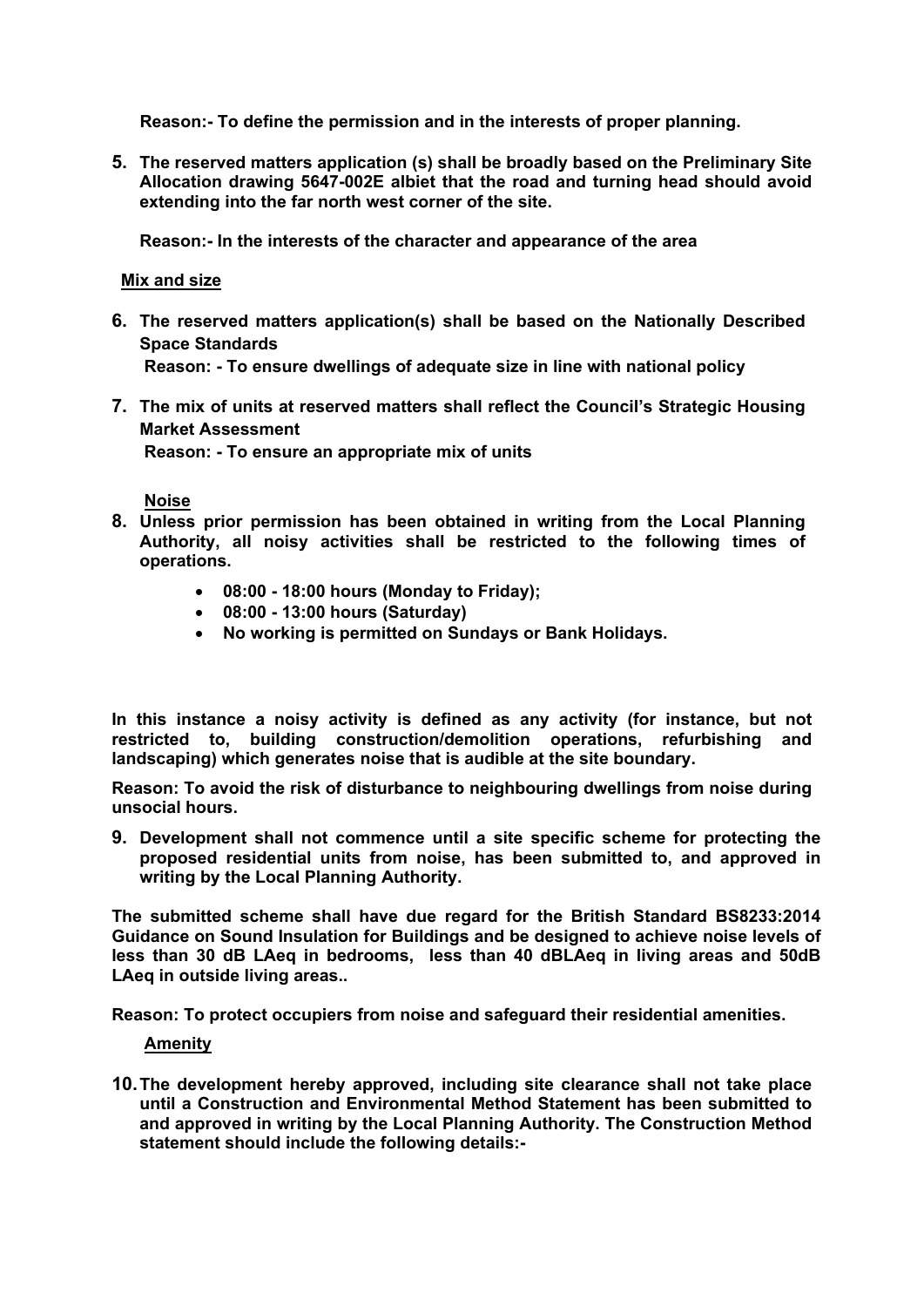- **I. A scheme to minimise dust emissions arising from demolition/construction activities on the site. The scheme shall include details of all dust suppression measures and the methods to monitor emissions of dust arising from the development.**
- **II. Details of wheel washing facilities. All demolition/construction vehicles shall have their wheels cleaned before leaving the site;**
- **III. a scheme for recycling/disposal of waste resulting from the demolition/construction works;**
- **IV. The arrangements for prior notification to the occupiers of potentially affected properties;**
- **V. The responsible person (e.g. site manager / office) who could be contacted in the event of complaint;**
- **VI. The parking of vehicles of site operatives and visitors;**
- **VII. The loading and unloading of plant and materials;**
- **VIII. The storage of plant and materials used in constructing the development;**
- **IX. The erection and maintenance of security hoarding including decorative displays and facilities for public viewing, where appropriate;**
- **X. Details of measures to protect the public footpaths and amenity of users of the pubic footpaths crossing the site during the construction works.**

**Once approved, all relevant activities on the site should be carried out in accordance with Construction and Environmental Method Statement throughout the course of the development. Any alteration to this Plan shall be approved in writing by the Local Planning Authority prior to commencement of the alteration.**

**Reason: To protect the amenities of the area from dust**

## **Contamination**

**11.No development including site clearance shall take place until a site risk assessment has been undertaken to assess the nature and extent of any contamination on the site, in accordance with a scheme to be agreed with the Local Planning Authority. Once completed, a written report of the findings and recommendations shall be submitted and approved in writing by the Local Planning Authority.**

**If the site risk assessment (i) indicates that potential risks exist, development shall not commence, until a detailed remediation strategy to mitigate the identified risks and ensure the site is remediated to a condition suitable for the intended use has been be submitted and approved in writing by the Local Planning Authority.**

**The agreed remediation strategy (ii) shall be adhered to throughout the development.** 

**Following completion of the site remediation and prior to bringing the development into first use, a verification report that demonstrates the effectiveness of the remediation carried out must be submitted and approved in writing by the Local Planning Authority.**

**Reason:- To ensure that the proposed development meets the requirements of the National Planning Policy Framework in that all potential risks to human health, controlled waters and wider environment are known and where necessary dealt with via remediation and or management of those risks.**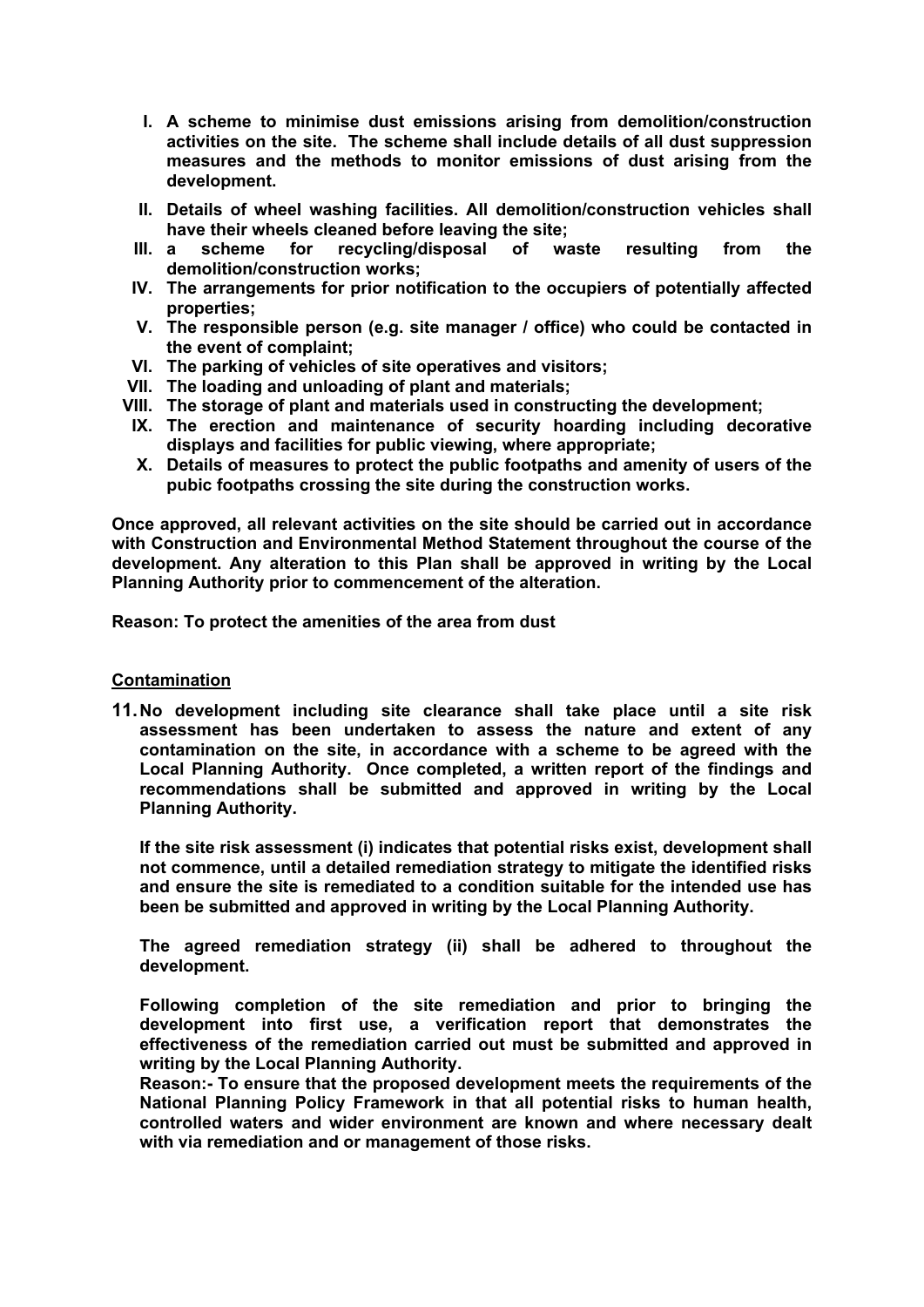**12.In the event that contamination, including surface coal measures, is found at any time when carrying out the approved development it must be reported in writing immediately to the Local Planning Authority. Development should not commence further until an initial investigation and risk assessment has been completed in accordance with a scheme to be agreed by the Local Planning Authority to assess the nature and extent of any contamination on the site. If the initial site risk assessment indicates that potential risks exists to any identified receptors, development shall not commence until a detailed remediation scheme to bring the site to a condition suitable for the intended use by removing unacceptable risks to human health, buildings and other property, and the natural and historical environment has been prepared, and is subject to the approval in writing of the local planning authority. Following completion of measures identified in the approved remediation scheme and prior to bringing the development into first use, a verification report that demonstrates the effectiveness of the remediation carried out must be produced, and is subject to the approval in writing of the Local Planning Authority.**

**Reason:- To ensure that the proposed development meets the requirements of the National Planning Policy Framework in that all potential risks to human health, controlled waters and wider environment are known and where necessary dealt with via remediation and or management of those risks.**

**13. No top soil is to be imported to the site until it has been tested for contamination and assessed for its suitability for the proposed development, a suitable methodology for testing this material should be submitted to and agreed by the Local Planning Authority prior to the soils being imported onto site. The methodology should include the sampling frequency, testing schedules, criteria against which the analytical results will be assessed (as determined by the risk assessment) and source material information. The analysis shall then be carried out and validatory evidence submitted to and approved in writing to by the Local Planning Authority.**

**Reason:- To ensure that the proposed development meets the requirements of the National Planning Policy Framework in that all potential risks to human health, controlled waters and wider environment are known and where necessary dealt with via remediation and or management of those risks.**

### **Waste Management**

**14.Any waste material associated with the demolition or construction shall not be burnt on site but shall be kept securely for removal to prevent escape into the environment.**

 **Reason: To protect the amenities of the area.**

### **Flood risk/Drainage**

**15. The development hereby permitted should not commence until drainage plans for the disposal of foul and surface water flows have been submitted to and approved by the Local Planning Authority. The scheme shall be implemented in accordance with the approved details before the development is first brought into use.**

**Reason:- This is to ensure that the development is provided with a satisfactory means of drainage as well as to prevent or to avoid exacerbating any flooding issues, to minimise the risk of pollution and in the interests of highway safety**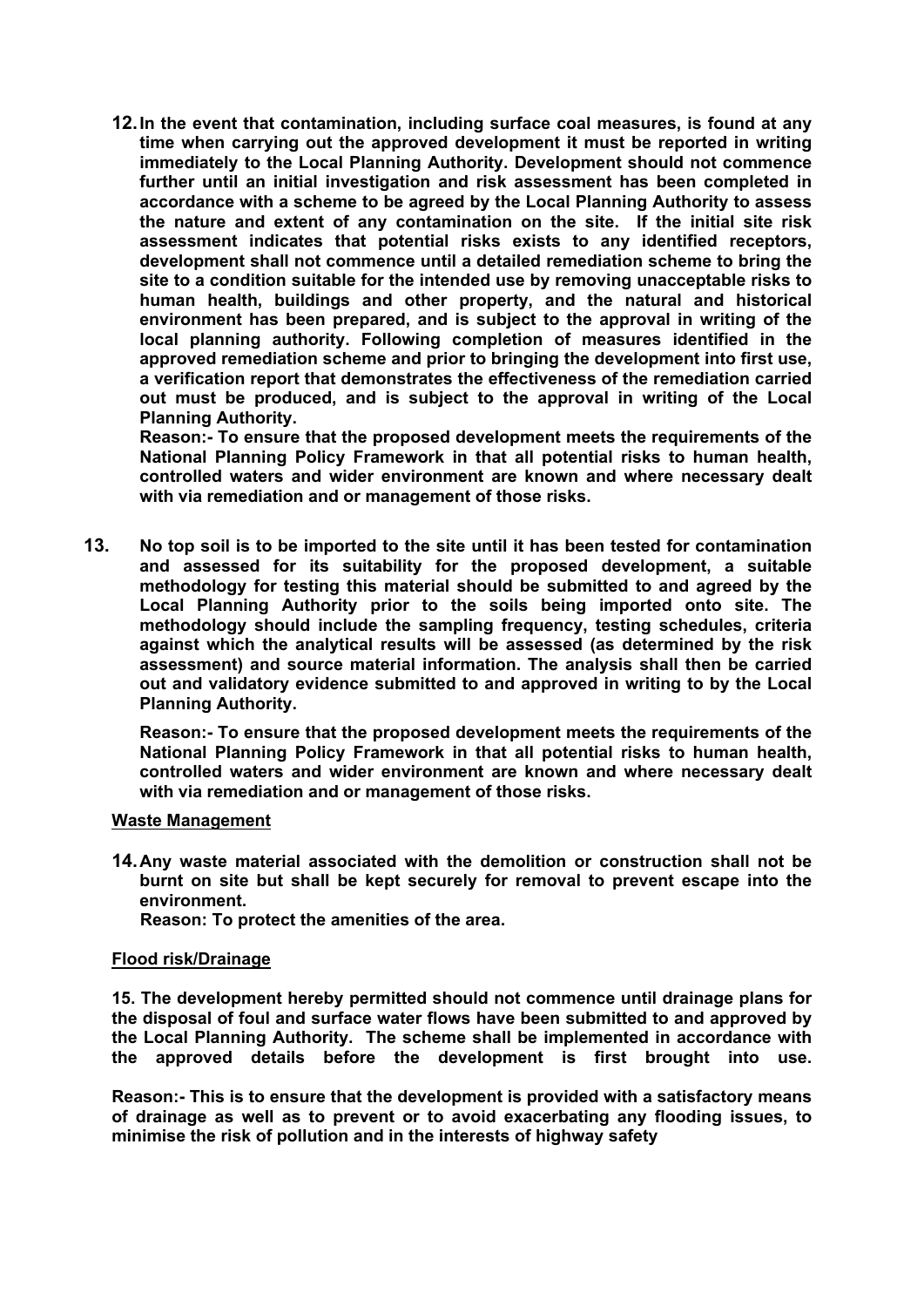**16.The development permitted by this planning permission shall only be carried out in accordance with the approved Flood Risk Assessment (FRA)/Drainage Strategy and the following mitigation measures detailed within the FRA and email of the 3/8/18 from Keytech Development Design Ltd.** 

 **Limiting the surface water run-off generated by the site to 5l/s so that it will not exceed the run-off from the undeveloped site and will not increase the risk of flooding off-site.**

 **Provision of an appropriate calculated volume of attenuation flood storage on the site to a 100 year + 30% standard.**

 **Demonstration that the improvement/redefining and adequate maintenance of the existing ditch course along the southern boundary will be provided.**

 **Confirmation that the developer will investigate the culverting of the southern watercourse and adoption by Severn Trent, as an alternative to the above.**

**Finished floor levels are set no lower than 150 mm above local ground level.**

 **Confirm which responsible body will maintain the surface water system and watercourse over the lifetime of the development according to an acceptable maintenance schedule and that is achievable.**

**Reason:- To prevent flooding by ensuring the satisfactory storage of/disposal of surface water from the site. To ensure adequate capacity is available in the southern watercourse thereby reducing the risk of flooding and to reduce the impact of flooding on the proposed development and future occupants.**

### **Ecology/Biodiversity**

**17. The first reserved matters application shall be accompanied and informed by**

**an Ecological Design Strategy (EDS) which shall first have been submitted to and approved in writing by the Local Planning Authority, addressing methods to avoid, mitigate, compensate and enhance habitats and key species.**

**The EDS shall be based on the submitted Ecological Protection and Enhancement Overview Report and shall include (but not be restricted to) the following:**

**Review of site potential and constraints**

**Detailed designs and methods to avoid and mitigate any impacts on existing fen vegetation communities.**

**Detailed designs and methods to increase the extent and enhance the fen vegetation communities.**

**Creation of habitat features that will be used by breeding birds including song thrush, dunnock throughout the development**

**Creation of artificial bat roosting features within each new building, plus habitat features of use to foraging bats throughout the development.**

**Creation of features that will benefit amphibians including hibernacular.**

**Extent and location/ area of proposed work on appropriate scale maps and plans.**

**Type and source of material to be used e.g. native species of local provenance.**

**Timetable for implementation demonstrating that works are aligned with phases of the development.**

**Details of aftercare and long term maintenance.**

**Details for monitoring and remedial measures.**

**Details of disposal of waste to avoid impacts.**

**The EDS shall be implemented in accordance with the approved details and all features shall be retained as approved thereafter.**

**Reason:- In the interests of the protection and enhancement of biodiversity**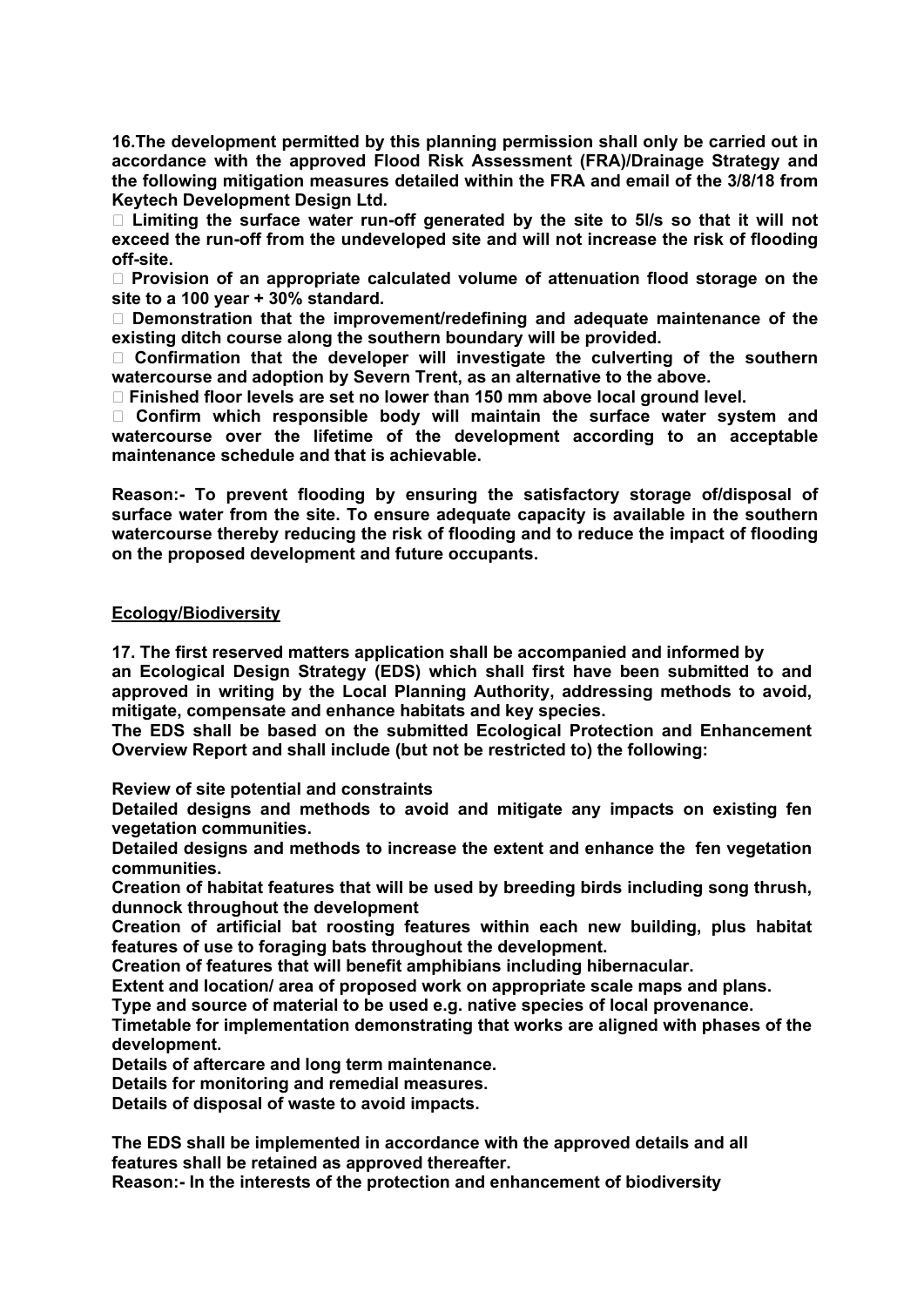**18. There shall be no removal of trees, hedgerows or other vegetation during the breeding birds season i.e. timing vegetation clearance outside the bird breeding season 1 st March to 31st August.**

**Reason:- In the interests of protected species.**

**19. No development, including site clearance shall commenced until full details of measures and methods to protect reptiles and amphibians before, during and post construction to include details of site supervision by a suitably qualified ecologist to undertake vegetation clearance by hand and the relocation of amphibians to the marshland habitat has been submitted to and approved in writing by the Local Planning Authority. The development, including site clearance shall thereafter only proceed in accordance with the approved details.**

**Reason:- In the interests of protected species**

## **Informative**

**1. A sustainable development has been negotiated with the application which meets the provisions of the National Planning Policy Framework.**

**2. The applicant is advised that Approval of Landscaping should be supported by a statement to demonstrate how the scheme has been informed by the Ecological Protection and Enhancement Overview Report dated June 2018 to provide biodiversity enhancement at the site. The area of frontage hedgerow likely to be lost by the access road on the indicative plan can be compensated for by the creation of species rich hedgerow along the new visibility splay and 2-3m wide species rich grassland buffer strips around other site boundaries. This should be included in the landscaping proposals for the site.**

**3. The applicants attention is drawn to the following highway requirements which should be included as part of the detailed layout for the site.**

**- good internal and external pedestrian connectivity**

**-Footways only where necessary; use of 2m service strips and licence to plant where possible**

**- swept path analysis to cater for a 12m long refuse vehicle**

**4. The access, pedestrian and vehicular connections may require a Works Agreement with Staffordshire County Council and the applicant is therefore requested to contact Staffordshire County Council in respect of securing the Agreement. The link below provides a link to a Works Information Pack and an application form for the Works Agreement. Please complete and send to the address indicated on the application fom which is Staffordshire County Council at Network Management Unit, Staffordshire Place 1, Wedgwood Building, Tipping Street, STAFFORD, Staffordshire ST16 2DH. (or email to nmu@staffordshire.gov.uk)** 

**ttp://www.staffordshire.gov.uk/transport/staffshighways/licences/**

**This consent will require approval under Section 7 of the Staffordshire Act 1983 and will require a Section 38 (for adoption) or section 219 exemption (to remain private) of the Highways Act 1980. Please contact Staffordshire County Council to ensure that approvals and agreements are secured before commencement of works.**

**B. In the event of any changes being needed to the wording of the Committee's decision (such as to delete, vary or add conditions/informatives/planning obligations or reasons for approval/refusal), prior to the decision being issued the 'Head of Development Services' has delegated authority to do so in**